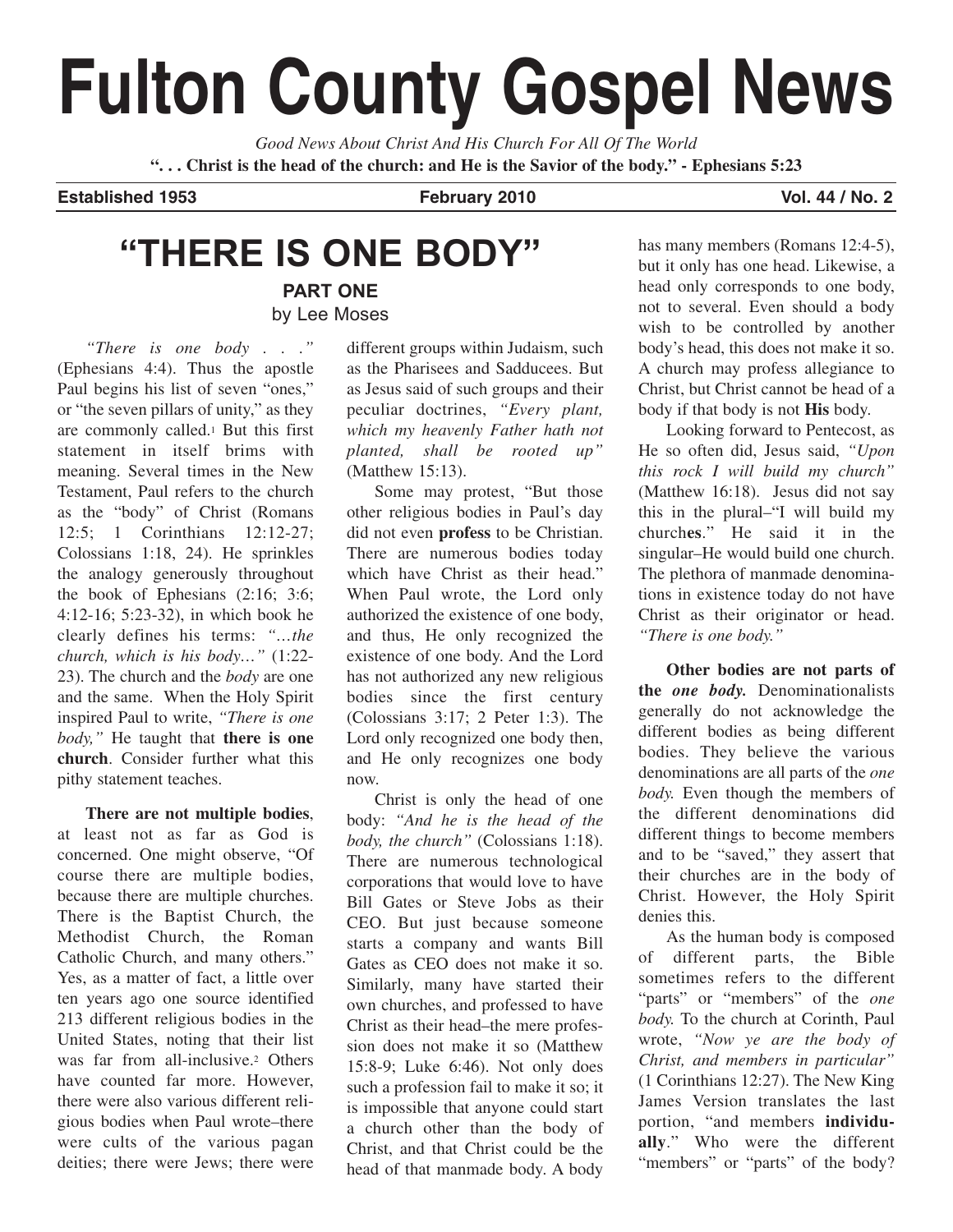#### **FULTON COUNTY GOSPEL NEWS** USPS Publication #211780

. . . is a Periodical publication issued monthly by the Church of Christ at Third and Bethel (P.O. Box 251), Mammoth Spring, AR 72554-0251. **POSTMASTER: Please mail all changes of address to the above address.**

**FCGN** is mailed free of charge to any who care to receive it. We will be happy to add any names to the regular mailing list. If you send in a name we must have a complete address, including number and street name, or R.R. or HCR number, plus box number, or a P.O. Box number and the **NINE DIGIT ZIP CODE**. This paper is supported by voluntary contributions for which we are grateful. Financial information will be furnished upon request. **Mail all address corrections or manuscripts to:**

## **FULTON COUNTY GOSPEL NEWS** P.O. Box 251

Mammoth Spring, AR 72554

| Lee Moses $\dots\dots\dots\dots\dots\dots$ . EDITOR |  |
|-----------------------------------------------------|--|
|                                                     |  |
|                                                     |  |
| Website www.fultoncountygospelnews.org              |  |
|                                                     |  |
| $E$ -Mail $\ldots$ sales@halopages.net              |  |

*(continued from page one)*

This statement was addressed to the church at Corinth (1:2), and Paul said, *"Ye are."* The Christians at Corinth were each individually parts of the body of Christ (compare with John 15:1-6).

Yes, different congregations meeting in different locations remain within the *one body*. As was the church at Corinth, the churches at Rome, Ephesus, and Philippi were all part of the body of Christ. However, these were not different bodies–they were simply local assemblies of Christians. They did not distinguish themselves from faithful congregations by using manmade designations (Acts 4:12; 11:26; Romans 16:16; 1 Peter 4:16). They did not have different organizational structures and hierarchies. They all did the exact same thing to become members; that is, they were *"baptized into Christ"* and into His body (Romans 6:3; Galatians 3:27; compare with John 3:5; Ephesians 5:26; 1 Peter 1:22-23). Other than their geographic location and the local eldership overseeing the work, there was nothing to distinguish them from each other as separate entities.

When the day of Pentecost came and the church was established (Mark 9:1; Luke 24:47; Acts 1:8; 2:1-4), the Lord began adding obedient souls to His church (verses 41, 47). They all obeyed the exact same thing to become Christians (verse 38), and subsequently *"continued steadfastly in the apostles' doctrine and fellowship"* (verse 42). Sometime later, *"Philip went down to the city of Samaria, and preached Christ unto them"* (8:5). And *"when they believed Philip preaching the things concerning the kingdom of God, and the name of Jesus Christ, they were baptized, both men and women"* (verse 12). Did they thus form a new body distinct from the *one body*? No, they each did what the Bible instructs

to become Christians, and did nothing at that time to form a distinct body. If a group of people who has done what the Bible says to do to become Christians begins meeting together, are they forming a new body? If they *"continue steadfastly in the apostles' doctrine and fellowship,"* absolutely not. They remain in the *one body,* individually simply Christians.

As one commercial for chicken nuggets used to say, "Parts is parts." Only a part can be part of the body–a body cannot be part of the body.

*[To be continued next month]*

1 For a discussion of each of these, see the series "Seven 'Ones' of the Church," from the August 1998-June 1999 *FCGN*.

2 National Council of Churches, *Yearbook of American & Canadian Churches 1999* (Eileen W. Lindner, ed.), 1999.

## **LESSONS LEARNED FROM NEHEMIAH**

by Marvin L. Weir

Most remember that the children of Israel were carried into Babylonian captivity because of their lack of faith in the true and living God. In 605 B.C. Babylon conquered Israel. Among those deported into captivity were Daniel and his friends (2 Chronicles 36:6-7; Daniel 1:1-3). In 598 B.C., Ezekiel and about 10,000 others were carried into captivity. In 586 B.C., the temple of Jerusalem was destroyed and the city burned, and all except the very poor were taken to Babylon (2 Kings 24:20-25:21; Jer. 39:1-10). When the time came where God saw fit to allow a remnant to return to Jerusalem, they managed to restore true worship, but did not rebuild the walls.

In 536 B.C., Zerubbabel led the first return from Babylonian captivity. In 457 B.C., Ezra leads the next return of God's people. In 444 B.C., Nehemiah leads the final return. While in captivity, Nehemiah learned about the conditions of his brethren and the temple. He prayed to God that he might be able to return to Jerusalem. His prayer was answered. Upon Nehemiah's arrival, he set about the task of repairing the walls and God's house. The Lord's church today can learn valuable lessons from Nehemiah's plan to rebuild the temple walls of Jerusalem.

Nehemiah **investigated** and saw the great need to restore the walls of the temple. The work was too important to ignore. God's house had been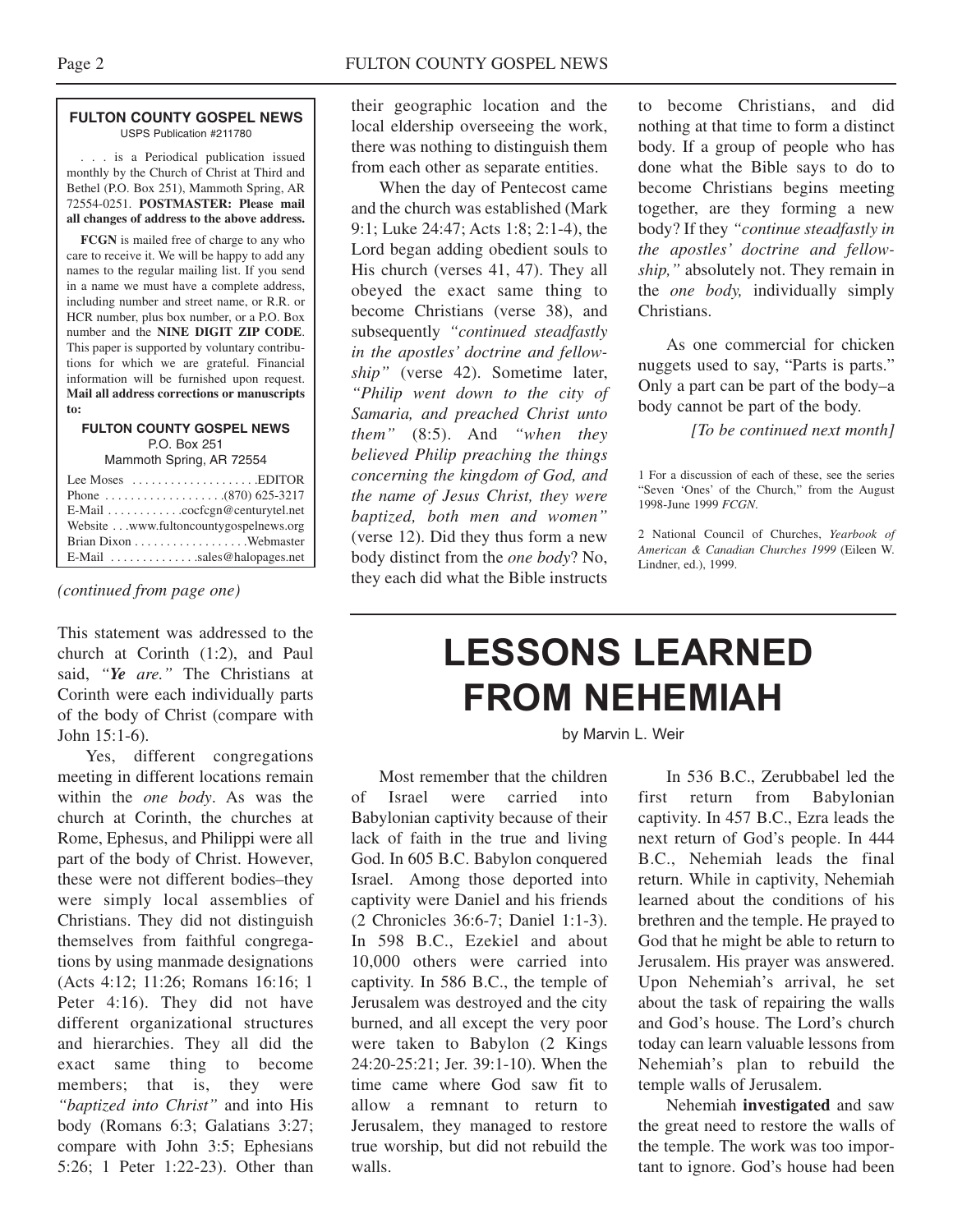in disarray far too long. Thus, Nehemiah led the effort to begin the task. We need brethren today who will take a serious look at the needs of the Lord's church. Some congregations carefully maintain the physical structure but are in spiritual shambles. More people are needed who will insist that God's pattern for worship and Christian living be followed. We need brethren like Nehemiah who will take the lead in encouraging others to do God's will.

Nehemiah called for **volunteers.** No one was coerced to help. No bait was dangled before people to entice them to help. Nehemiah wanted people to help who truly loved God. He knew that one who willingly volunteers to do God's work will be a happy worker and devoted to the task at hand. It is no different today in the Lord's church. God's wants **willing** laborers in the kingdom who lovingly respond to His commands. Unless one is willing to *"deny himself, and take up his cross daily"* (Luke 9:23), he is not likely to volunteer to do much work in the Lord's vineyard.

The people were **united** in their efforts to repair the temple wall, or they would have not been successful. The brethren worked side by side, cooperating one with the other, and steadfastly remained dedicated to the task at hand. They refused to be distracted by worldly people and worldly matters. Brethren today must understand the necessity of speaking the same thing and being *"perfected together in the same mind and in the same judgment"* (1 Corinthians 1:10). Protection from false teachers is needed just as badly today as was protection from Nehemiah's enemies, *"Sanballat, and Tobiah, and the Arabians, and the Ammonites, and the Ashdodites…"* (Neh. 4:7-8). Nehemiah says of his devoted workers that *"they all builded the wall and they that bare burdens laded themselves; every one with one of his*

*hands wrought in the work, and with the other held his weapon"* (verse 17). In doing the Lord's work today one must not forget to have in his hand the *"the sword of the Spirit"* (Ephesians 6:17). May we always strive to *"give diligence to keep the unity of the Spirit in the bond of peace"* (Eph. 4:3)!

Nehemiah's volunteers **cooperated** in rebuilding the wall. All had a job to do, and each one did his individual task. Each member of the body of Christ today has a job to do as they contribute to the needs of the kingdom (compare with 1 Cor. 12:13-27).

Nehemiah did not allow his people to become **discouraged.** Enemies from within or without did not deter the workers from their task. The devil never wants God's work to succeed. A stumblingblock will always be provided courtesy of Satan.

Some today say that the work of the Lord's church cannot be accomplished in the way the Lord intended. Such is false thinking and far from the truth. Let us never become discouraged in building upon a solid foundation (compare with Acts 4:12; 1 Cor. 3:11; Matthew 27:24-27).

Nehemiah's volunteers had a **mind** to work. They did not show up for only two hours per week. They did not possess the attitude that someone else could and should do the task. They **prayed** to God that they could be used for His service and glory – and God did use them!

If we as members of the body of Christ possess the proper attitude and have a mind to work in His vineyard, the Lord will also use us to His service and glory. May we all have the spirit of Nehemiah!

> 1272 Bonham St. Paris, TX

## **GOD ON A SHELF** by Lee Moses

The great sin of the nations surrounding the Israelites, which became the demise of the Israelites themselves, was *idolatry*. How foolish a notion it is, that one would fashion an idol from his own imagination, believing that such a thing could function as God! Consider the words of God recorded by the prophet Isaiah:

Who hath formed a god, or molten a graven image that is profitable for nothing? . . . The carpenter stretcheth out his rule; he marketh it out with a line; he fitteth it with planes, and he marketh it out with the compass, and maketh it after the figure of a man, according to the beauty of a man; that it may remain in the house. He heweth him down cedars, and taketh the cypress and the oak, which he strengtheneth for himself among the trees of the forest: he planteth an ash, and the rain doth nourish it. Then shall it be for a man to burn: for he will take thereof, and warm himself; yea, he kindleth it, and baketh bread; yea, he maketh a god, and worshippeth it; he maketh it a graven image, and falleth down thereto. He burneth part thereof in the fire; with part thereof he eateth flesh; he roasteth roast, and is satisfied: yea, he warmeth himself, and saith, Aha, I am warm, I have seen the fire: And the residue thereof he maketh a god, even his graven image: he falleth down unto it, and worshippeth it, and prayeth unto it, and saith, Deliver me; for thou art my god….And none considereth in his heart, neither is there knowledge nor understanding to say, I have burned part of it in the fire; yea, also I have baked bread upon the coals thereof; I have roasted flesh, and eaten it: and shall I make the